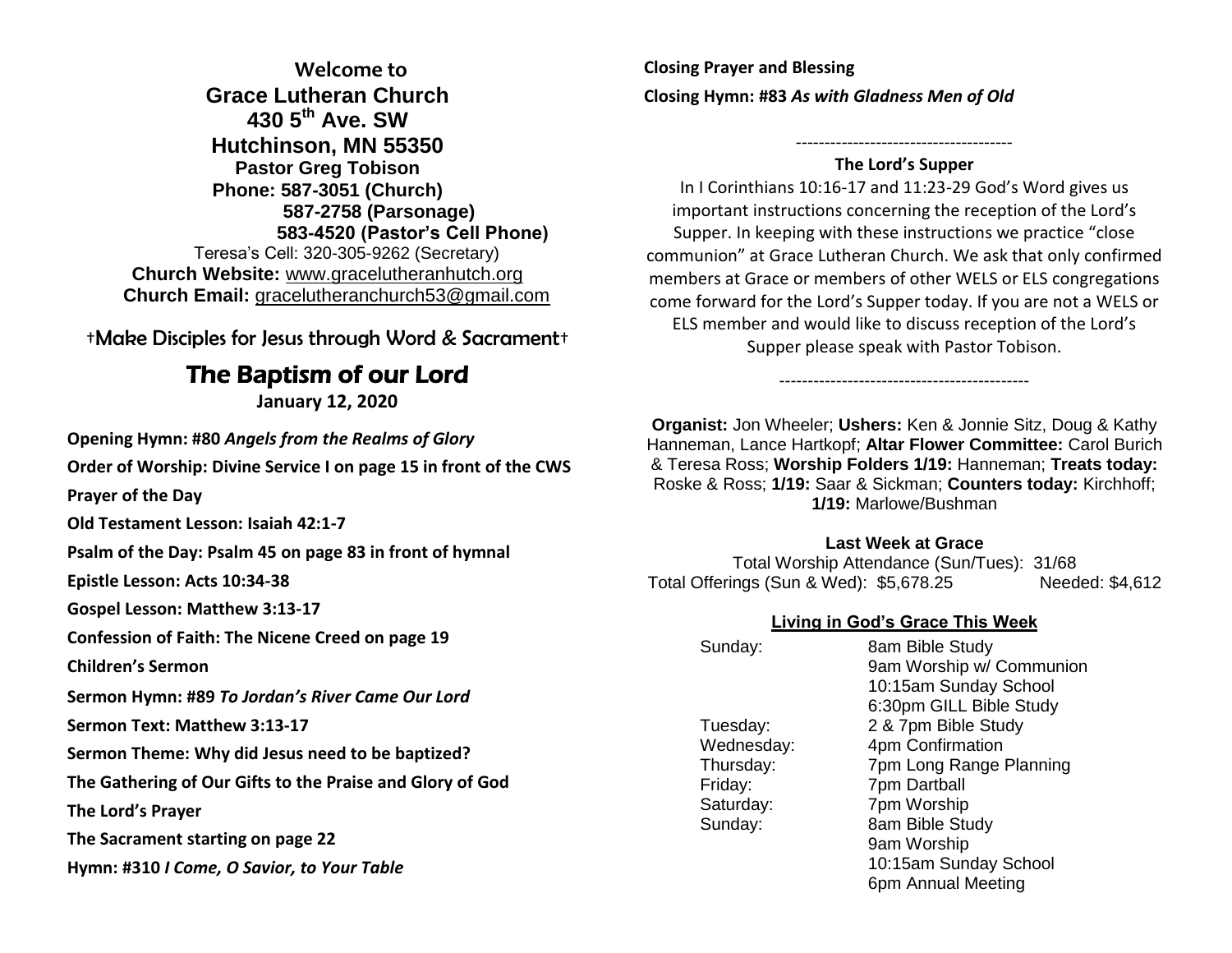**Calendars** for January are available in the narthex.

Please keep **Pastor and Ardis** Tobison in your prayers as they deliberate their **call** to Trinity in Eugene, Oregon.

Grace has a **new website**! Please check it out at: gracelutheranhutch.org. Let us know your thoughts by emailing the church or speaking to Pastor, Doug, Jason, Shari or John R.

The **Annual Voter's Meeting** will be held on January 19 at 6pm. **Every group and committee** needs to have a report to Teresa by Thursday, January 16. We will be electing new officers and discussing the school survey.

These are the **Council positions** that will be voted on: **Elder** (Gary Marlowe's 1<sup>st</sup> term is up) **Trustee** (Chuck Fuhrman and Bruce Kirchhoff's 2<sup>nd</sup> terms are up) **Board of Education Chairman** (John Hohenstein's 1<sup>st</sup> term is up) **Treasurer** (Brian Lokensgard's 1<sup>st</sup> term is up)

The new **cookie list** is being made out. If you have a particular Sunday you would like to serve (ie: birthday, anniversary, etc.), please let Teresa know by **today**.

*Real faith stories. Enriching scriptural discussions. Biblical insights.* Explore the new *Forward in Christ*, the official magazine of WELS! An updated look and fresh new features will help you see — like never before — that God's Word is at work in all corners of our synod. They are available on the table in the narthex today!

**Dartball** will be held on Friday at 7pm at Grace. We encourage you to join us for fun and fellowship!!!

> Immanuel Lutheran School: 320-587-4858 Brian Gephart, Principal: 269-932-5117 Ryan Bushman, President: 320-583-2801 Tim Utsch, Vice President: 320-232-3384